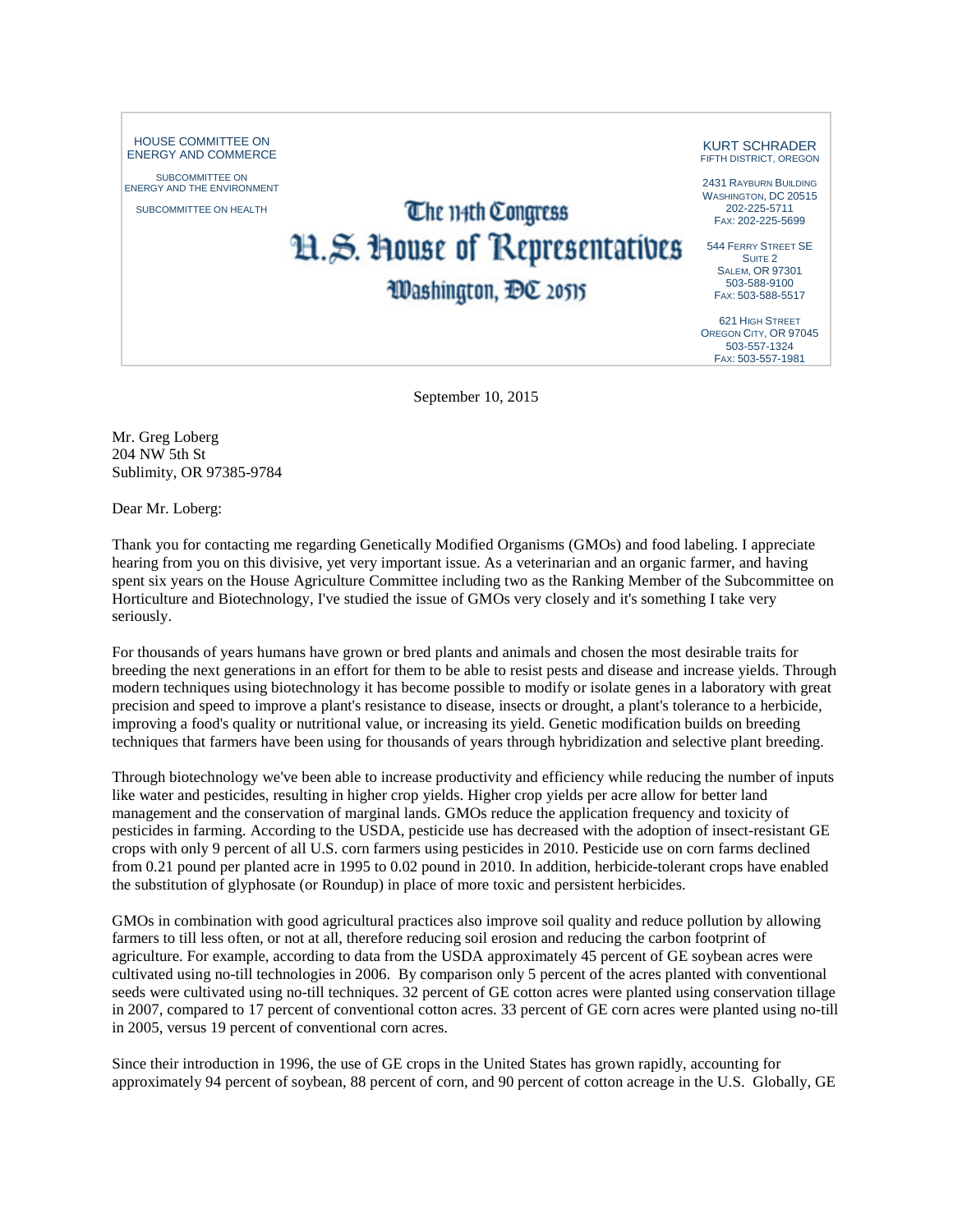crops are grown in 28 countries (including the U.S., Brazil, Argentina, Canada, India, South Africa, and China to name a few) and account for 420 million acres - an area nearly the size of Alaska.

It is estimated the world population will increase to nine billion people by 2050 increasing food demand by 70 percent. With increased pressures from climate change, we will become even more reliant on the ability of the scientific community to develop the necessary technologies that will increase the yields and productivity of our crops to provide a safe and sustainable food supply. Biotechnology will become an even more important tool in the fight against global poverty and food insecurity. GM crops that flourish in challenging environments without the aid of expensive pesticides or equipment can play an important role in alleviating hunger and food stress in the developing world. This is precisely why I am very concerned about the demonization of biotechnology and the rejection by many of the supporting science behind it. We must be careful we do not discourage further scientific advancement and innovation in this critical area.

Safe and effective use of crops developed through biotechnology can help us feed the hungry and malnourished in developing nations in Africa, Asia, and Latin and South America. For example, a lack of vitamin A in rice-based societies in developing countries leads to an increased incidence of malnutrition, blindness, disease and premature death in small children. Vitamin A deficiency is responsible for 500,000 cases of irreversible blindness and up to 2 million deaths each year. However, dietary supplementation of vitamin A can eliminate this problem. Researchers have developed a strain of rice that uses genetic modification to fortify the grain with vitamin A. This "Golden Rice" can help combat nutrient deficiency, disease and death in developing nations around the world. In fact, Golden Rice was one of the winners of the "Patents for Humanity Award" in 2015 from the White House Office of Science and Technology and U.S. Patent and Trademark Office. Unfortunately, many of the countries most affected by vitamin A deficiency that could benefit from products like Golden Rice have rejected GM foods due to misconceptions about their safety. I don't think the U.S. should do anything to play into those fears.

The Pew Research Center recently conducted a poll of the scientific community and found that 88 percent of scientists polled found GE food is safe to eat [1]. A wide range of well-respected international science organizations concur with this analysis concluding GMOs are no less safe than other foods. Here are some examples:

- **The American Medical Association**: "There is no scientific justification for special labeling of genetically modified foods. Bioengineered foods have been consumed for close to 20 years, and during that time, no overt consequences on human health have been reported and/or substantiated in the peer reviewed literature."[2]
- **The American Association for the Advancement of Science**: "The science is quite clear: crop improvement by the modern molecular techniques of biotechnology is safe."[3]
- **The National Academy of Sciences**: "To date more than 98 million acres of genetically modified crops have been grown worldwide. No evidence of human health problems associated with the ingestion of these crops or resulting food products have been identified."[4]
- **The European Commission**: "The main conclusion to be drawn from the efforts of more than 130 research projects, covering a period of more than 25 years of research, and involving more than 500 independent research groups, is that biotechnology, and in particular GMOs, are no more risky than conventional plant breeding technologies."[5]
- **World Health Organization**: "No effects on human health have been shown as a result of the consumption of GM foods by the general population in the countries where they have been approved."[6]
- **The Union of German Academics of Sciences and Humanities**: "In consuming food derived from GM plants approved in the EU and in the USA, the risk is in no way higher than in the consumption of food from conventionally grown plants. On the contrary, in some cases food from GM plants appears to be superior in respect to health. "[7]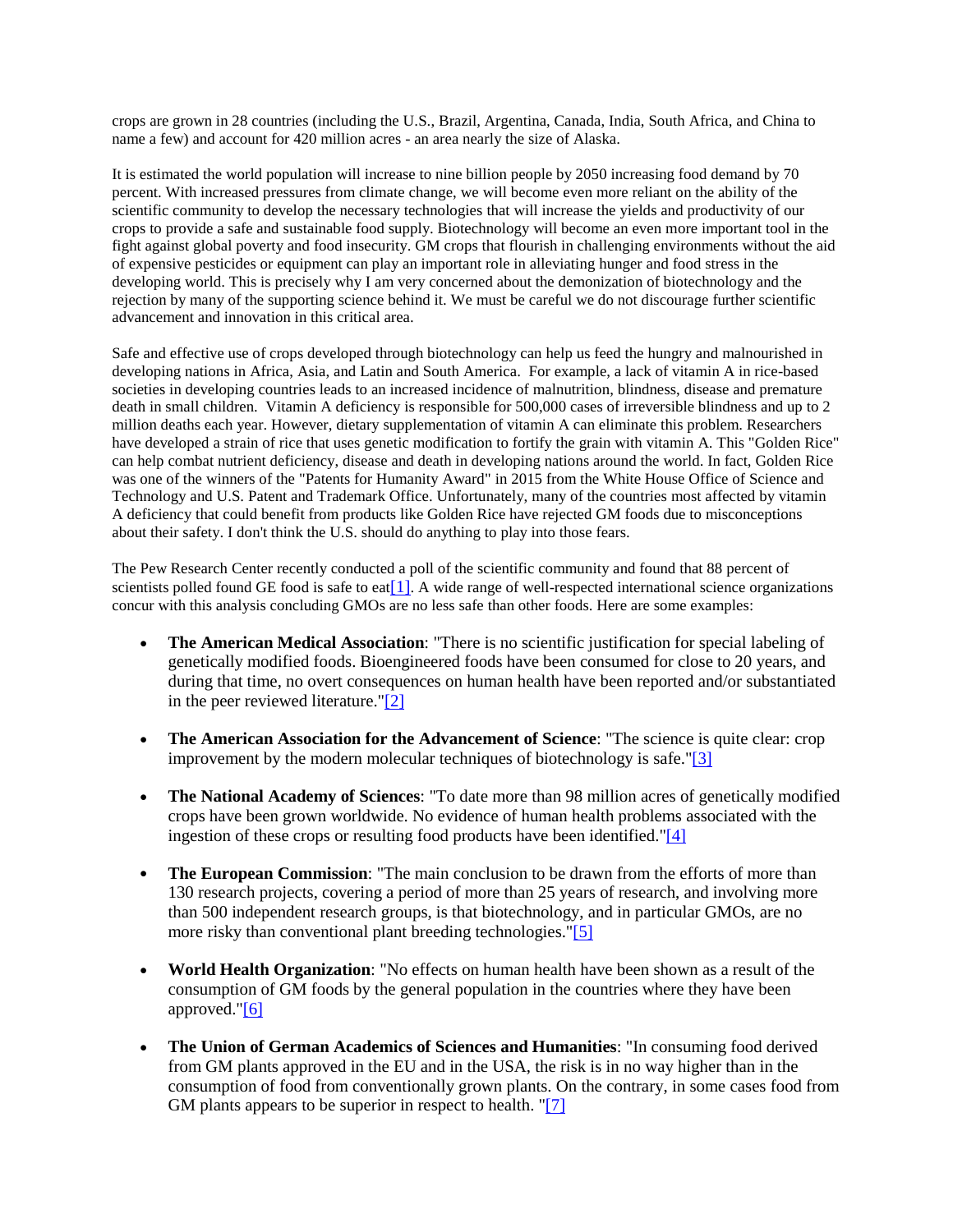- **Council for Agricultural Science and Technology:** "Over the last decade, 8.5 million farmers have grown transgenic varieties of crops on more than 1 billion acres of farmland in 17 countries. These crops have been consumed by humans and animals in most countries. Transgenic crops on the market today are as safe to eat as their conventional counterparts, and likely more so given the greater regulatory scrutiny to which they are exposed."[8]
- **American Phytopathological Society:** "The American Phytopathological Society (APS), which represents approximately 5,000 scientists who work with plant pathogens, the diseases they cause, and ways of controlling them, supports biotechnology as a means for improving plant health, food safety, and sustainable growth in plant productivity."[9]
- **The French Academy of Science**: "All criticisms against GMOs can be largely rejected on strictly scientific criteria."[10]

Proponents of mandatory labeling often point to the European Union (EU) who many think, incorrectly, has a ban on GMOs. To date, 75 GM products were approved for food and feed use in the EU[11] including corn, sugar beets, cotton, and soy beans. The EU has also approved two crops for cultivation: a GMO corn and a potato. The Chief Scientific Advisor to the European Union stated, "If we look at evidence from [more than] 15 years of growing and consuming GMO foods globally, then there is no substantiated case of any adverse impact on human health, animal health or environmental health, so that's pretty robust evidence, and I would be confident in saying that there is no more risk in eating GMO food than eating conventionally farmed food."[12]

The Food and Drug Administration (FDA) is the government agency tasked with ensuring that foods sold in the United States are safe, wholesome and properly labeled. The Federal Food, Drug, and Cosmetic Act (FD&C Act) and the Fair Packaging and Labeling Act are the Federal laws governing food products under FDA's jurisdiction. The Nutrition Labeling and Education Act (NLEA), which amended the FD&C Act requires most foods to bear nutrition labeling and requires food labels that bear nutrient content claims and certain health messages to comply with specific requirements.

Under these laws the FDA requires that consumers have all information relevant to health, safety, and nutrition, on federally approved labels and that they are accurate, informative, truthful, and not misleading. Any food, whose composition has been changed in any way that is related to health, safety, or nutrition, must inform consumers of such changes on the label. Mandatory labeling of GE foods would damage the integrity of our food labeling laws by redefining their purpose and moving us away from a labeling system that has always been based solely on health, safety, and nutrition.

There is now near unanimity among scientists that GMOs are safe to eat and I'm afraid in the rush to mandate labeling of GE food we will unfairly stigmatize these foods and mislead consumers. The costs and negative impacts of a fifty state patchwork of inconsistent and incoherent standards would be significant. A more reasonable approach is to put in place a national standard for voluntarily labeling products free of GM ingredients. That is why I am a strong supporter of HR 1599, the Safe and Accurate Food Labeling Act which would:

- Require the Food and Drug Administration (FDA) to conduct a safety review of all new plant varieties developed using bioengineering before those foods are introduced into commerce.
- Create a new legal framework, subject to FDA oversight, governing the use of label claims regarding either the absence of, or use of, genetically engineered food or food ingredients.
- Require FDA to develop a Federal definition and regulations for "natural" claims on product labels.
- Establish a voluntary, national "non-GMO" certification program at the USDA. This would allow those who wish to label their products as GMO-free to do so through a USDA-accredited certification process providing consumers with a nationwide label they can have confidence in no matter which state they are in.